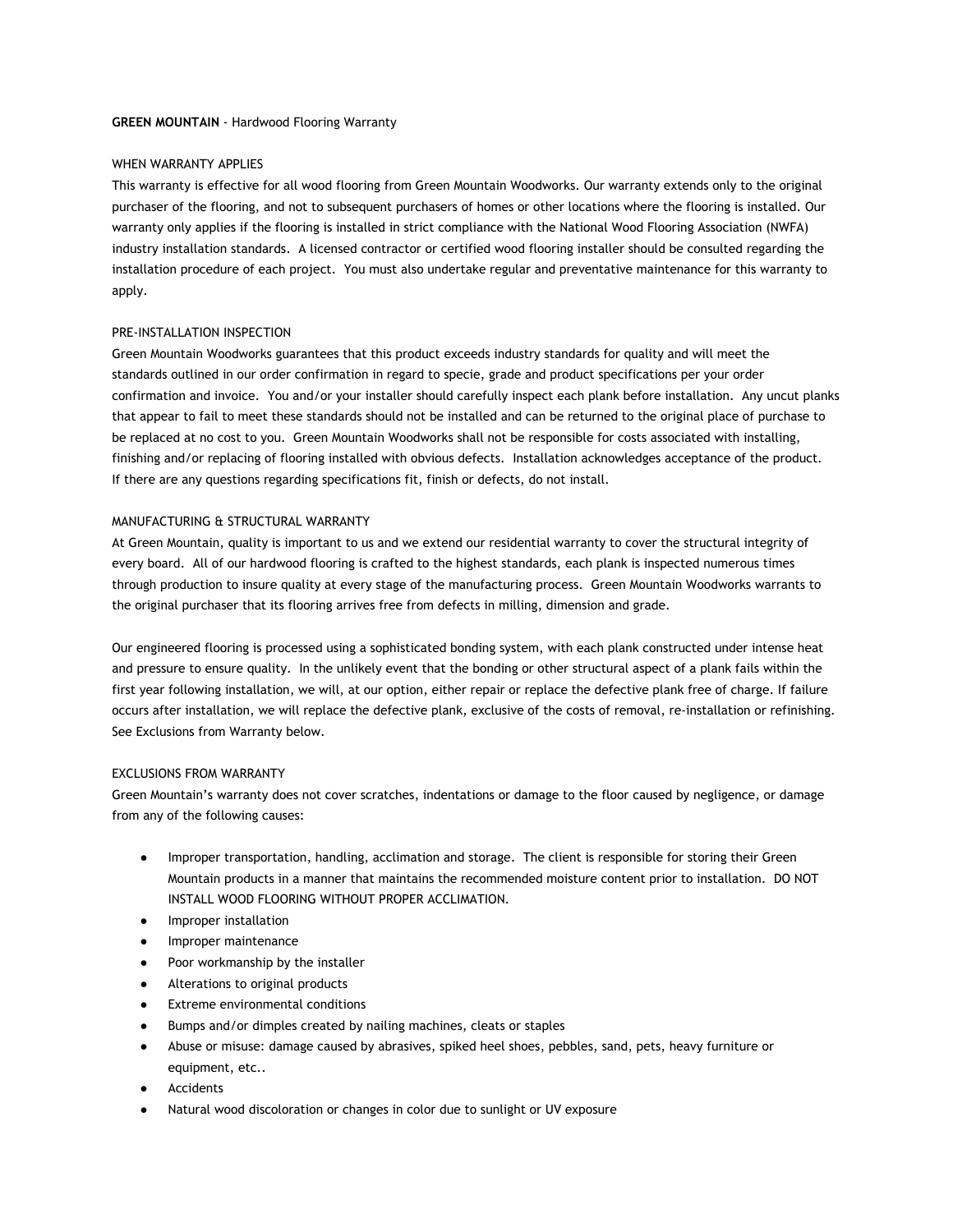- Insufficient or excessive humidity or moisture. Humidity levels must be maintained between 40-60% throughout the year using air conditioners, humidifiers or dehumidifiers as appropriate.
- Insufficient damage protection in kitchen work stations, bathrooms and underneath furniture
- Failure to follow industry specific installation and care standards per the National Wood Flooring Association.
- Moisture/Water damage due to wet mopping, moisture penetration through or from the subfloor, flooding, leaking plumbing, overflowing sinks or similar.
- Erosion
- Insect infestation after the product has left the factory
- Insufficient damage prevention
- Use of the wood in a commercial setting of any type, unless agreed upon prior to purchase by Green Mountain Woodworks and the client.
- Failure to follow recommended wood floor care and maintenance guidelines
- Finishes applied on site by purchaser or installer, including re-surfacing or re-coating

Warranty excludes flooring and products that are sold and designated "As is", "Seconds", "Closeout" or other items sold as custom or non-standard products.

## NATURAL EXPANSION AND CONTRACTION

Green Mountain Woodworks wood flooring is a natural product. Some minor contraction and expansion may occur. Changes in the product due to the natural properties of the wood will not be covered by the warranty. These occurrences and/or visual changes in the hardwood floor will frequently self-correct with seasonal climate changes or under normal environmental conditions. Green Mountain Woodworks will not repair or replace a floor due to these natural changes caused by normal environmental conditions.

### AVAILABLE REMEDIES

If your Green Mountain wood floor fails to perform under this warranty, Green Mountain Woodworks will decide what portion of the floor is defective and determine the cause of the problem. Green Mountain Woodworks will then, at its option, replace or repair the portion of the floor that it determines to be defective and covered by this warranty. In the unlikely event that Green Mountain Woodworks is unable to repair manufactured defects after a reasonable number of attempts, Green Mountain Woodworks will refund, if requested, the purchase price of the portion of the floor that was determined defective. Green Mountain Woodworks will not refund the installation costs or any amount beyond the purchase price of the floor.

### LIMITS OF THIS WARRANTY

Any attempt to replace, refinish or repair the floor prior to Green Mountain Woodworks inspection and authorized repair actions will void this warranty. No distributor, installer, dealer, agent, salesperson or Green Mountain Woodworks sales representative is authorized to change or increase the terms of coverage of this warranty. This warranty is in lieu of all other representation, collateral agreements, conditions or warranties of any kind, whether expressed or implied, including without limitation any condition or warranty as to merchantability, fitness for a particular purpose, durability, quality, condition, suitability or any condition or warranty arising by statute or otherwise in law or equity or from a course of dealing or usage of trade. There are no warranties, which extend beyond the face hereof.

### LIMITS ON DAMAGE

In no event shall Green Mountain Woodworks or its suppliers be liable for any direct, punitive, indirect, commercial, economic, incidental, consequential, or special damages resulting from use or loss of use or the performance or non-performance of Green Mountain Woodworks engineered flooring, or from a breach of this warranty, whether such liability is asserted on the basis of contract, tort or otherwise. Green Mountain Woodworks total liability under this warranty will not, under any circumstances, exceed the actual total price paid by the original purchaser for the flooring.